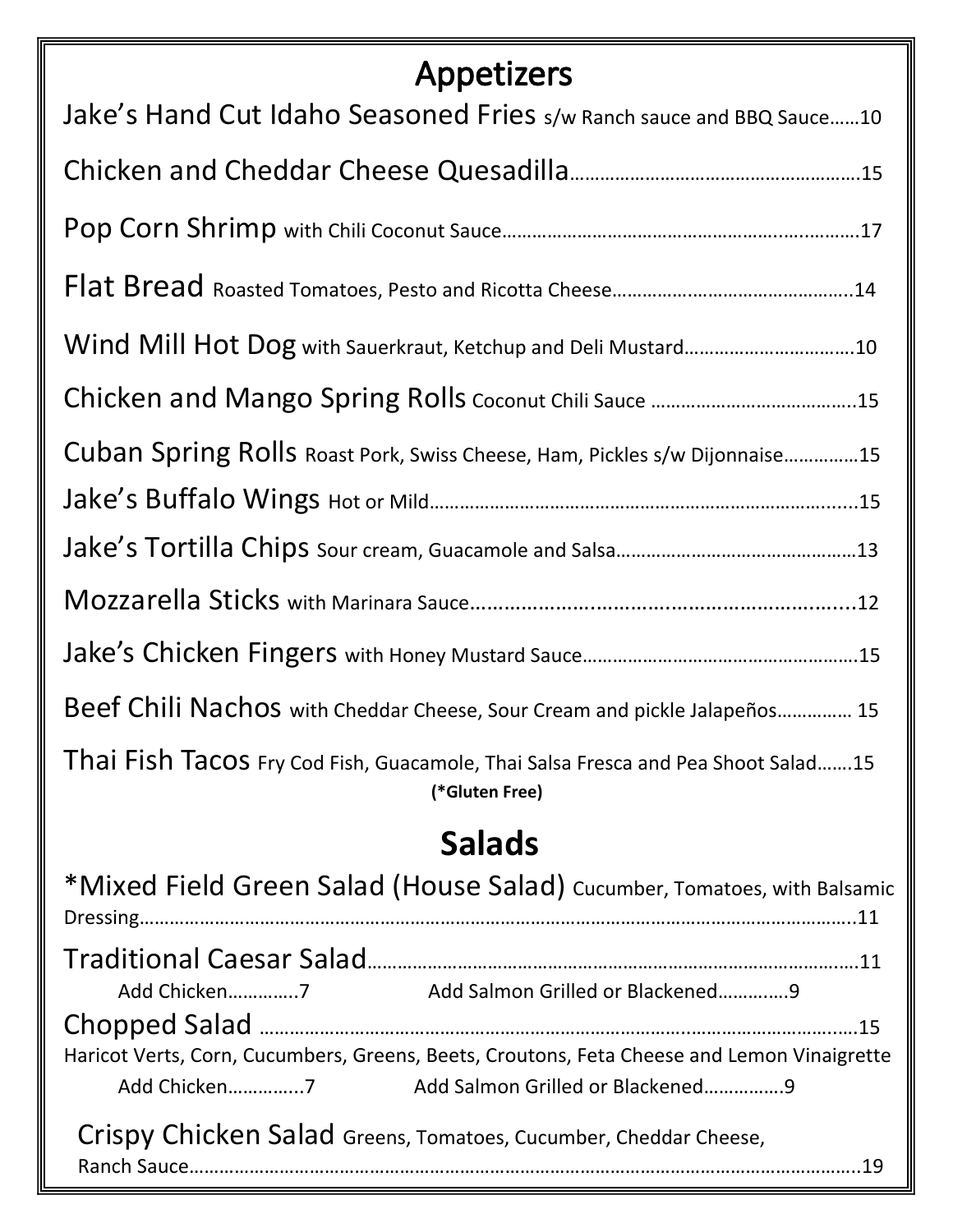# **Sandwiches and Burgers**

| Januwiches and Duigers                                                                                                              |  |  |  |
|-------------------------------------------------------------------------------------------------------------------------------------|--|--|--|
|                                                                                                                                     |  |  |  |
| Topping extra2                                                                                                                      |  |  |  |
| Spiced Rub Grilled Chicken Lettuce, Chili Ancho Aioli, Smoked Bacon avocado17                                                       |  |  |  |
|                                                                                                                                     |  |  |  |
| Grilled Salmon Arugula, Tomato Concasse, Grilled Red Onions, chipotle Aioli 18                                                      |  |  |  |
| Smoked Chicken Wrap Grilled Chicken, Cheddar Cheese, BBQ Sauce and Lettuce16                                                        |  |  |  |
| ALL SANDWICHES ARE SERVED ON BRIOCHE BREAD AND HAND CUT FRIES<br>Substitution upcharge \$2 Truffle Parmesan Fries<br>(*Gluten Free) |  |  |  |
| <b>Entrees</b>                                                                                                                      |  |  |  |
|                                                                                                                                     |  |  |  |
|                                                                                                                                     |  |  |  |
| Grilled or Blackened Atlantic Salmon choice of two sides26                                                                          |  |  |  |
|                                                                                                                                     |  |  |  |
|                                                                                                                                     |  |  |  |
| $\mathbf{C}$                                                                                                                        |  |  |  |

# **Side Orders**

| *Mashed Potatoes8 | *Sautéed Spinach8    |
|-------------------|----------------------|
| Onion Rings8      | *Sweet Potato Fries8 |

\*Truffle Parmesan Fries……..8

# **Desserts**

New York Cheese Cake...............................9

 Brownie Ice Cream…………………………….9

**(\*Gluten Free)**